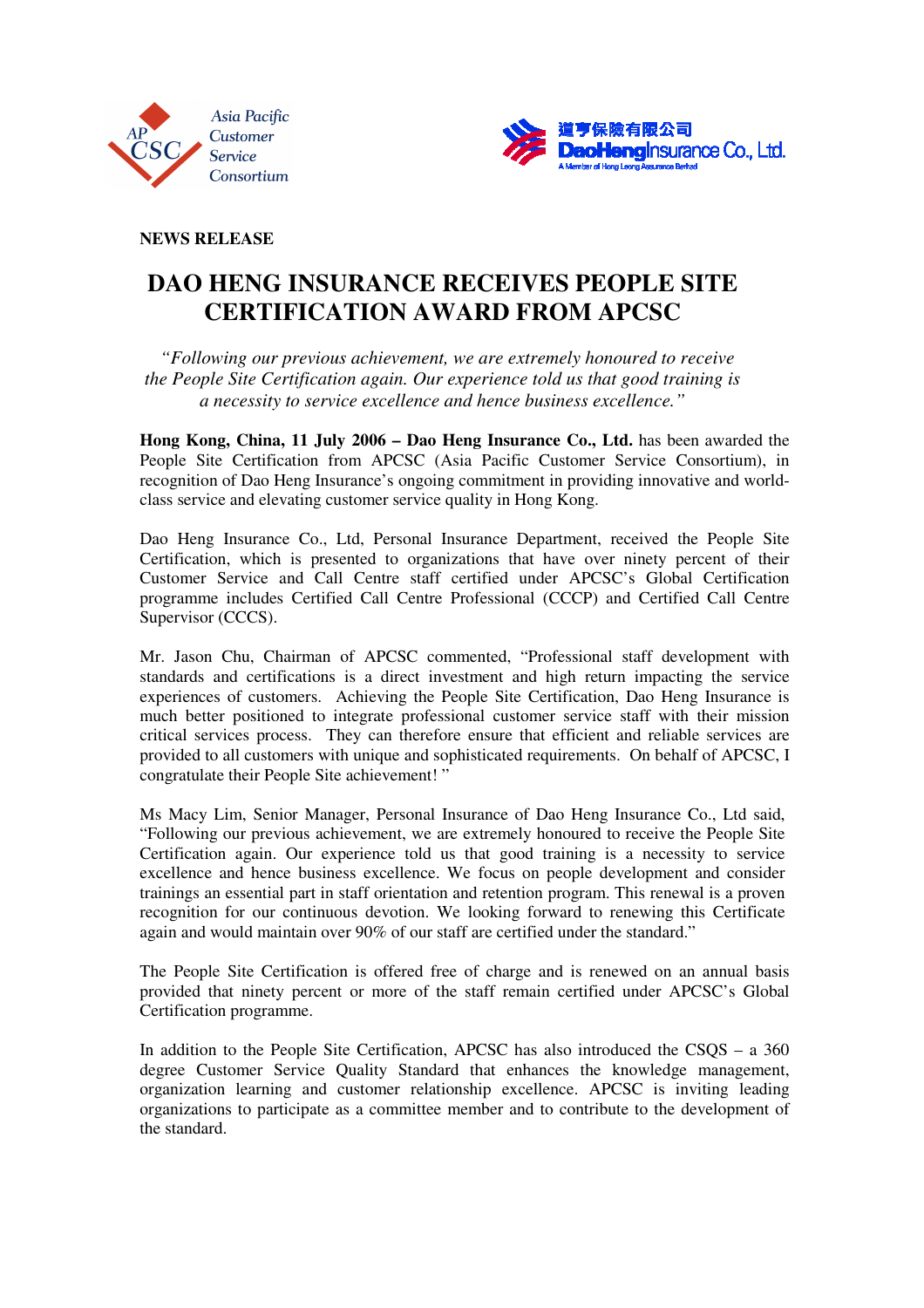The CSQS has been developed in conjunction with the Asia Pacific Customer Service Consortium (APCSC) and in collaboration with researchers at the University of Hong Kong (HKU) to assess the overall service quality, best practice compliance and performance of the customer service operation. It is the highest certification that is awarded to call centres and customer service organizations that excel in people excellence in customer relationship.

For Global Certification Program, People Site Certification, CSQS or press enquiries/interviews, please contact Ms. Stella Lau at +852 2174 1428. Press releases are also available by email, kindly send requests to: stella.lau@apcsc.com

## **About Asia Pacific Customer Service Consortium (www.apcsc.com)**

APCSC is founded with the belief of that "*Excellent Customer Relationship is the only way to Sharpen your Competitive Edge!*" The goal of the Consortium is to promote service quality and customer relationship excellence in international cities across the Asia Pacific Region and to recognize and reward companies, business units, teams and individuals that have contributed to the success of both their customers and the organizations that they serve. APCSC jointly offers the most recognized global certifications for Call Centre, Help Desk and Customer Service Management with global education partners and international membership organizations to set worldwide standards.

#### **About Dao Heng Insurance Co., Ltd. (http://www.daohenginsurance.com/)**

Dao Heng Insurance Co., Ltd. ("DHI") was established in Hong Kong in 1973 and is an Authorized Insurer registered with the Office of the Commissioner of Insurance (Registration No.:32621). We offer a wide range of general insurance products, including personal and group insurance and group medical insurance, to meet the needs of individual, commercial and industrial clients. DHI's mission is to become the leading provider of personal insurance delivering first class services to the customers. Indeed, our pledge of high-quality services outstrips many competitors in the market.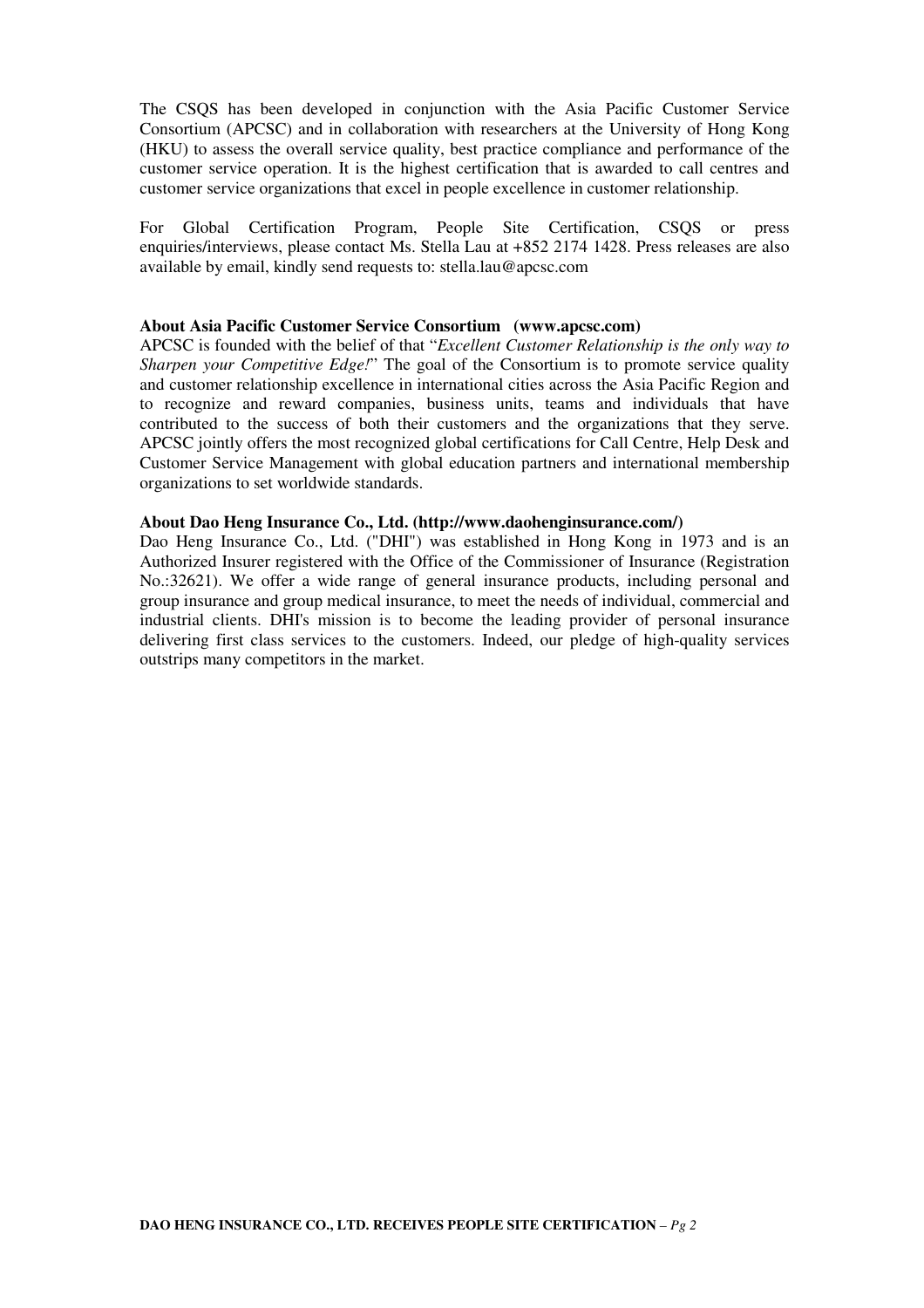



## 新聞稿

# 道亨保險有限公司榮獲亞太顧客服務協會頒發的 「優質客服專員中心證書」

 *"*承接過往的成功, 我們很高興再一次獲頒優質客服專員中心證書。過往 的經驗告訴我們,員工培訓是達致優質服務和商業優勢的必要條件。*"* 

中國 **-** 香港**, 2006** 年**7** 月**11**日 **–** 道亨保險有限公司榮獲亞太顧客服務協會頒發的優 質客服專員中心證書,以表揚道亨保險不斷致力提供創新及世界級的顧客服 務,及其對提升亞太區內顧客服務質素所作出的貢獻。

道亨保險有限公司個人保險部獲頒發的優質客服專員中心證書,要求機構必須 有九成以上的顧客服務和熱線中心的職員達到亞太顧客服務協會全球性認可培 訓證書課程的認証標準,包括客服中心資深專員證書 (CCCP)和客服中心主管證 書(CCCS)。

亞太顧客服務協會主席朱剛岑先生表示:「以標準和認証作員工的專業發展是 能影響顧客服務經驗且具高回報的直接投資。獲頒優質客服專員中心證書証明 該公司於結合專業的顧客服務和關鍵任務支援處於更佳的位置。因為,他們能 因應顧客獨特和繁複的需要而提供高效率和可靠的服務 。我謹代表亞太顧客服 務協會祝賀道亨保險得到是次嘉許。」

道亨保險有限公司個人保險部高級經理林淑英表示:「承接過往的成功, 我們很 高興再一次獲頒優質客服專員中心證書。過往的經驗告訴我們,員工培訓是達 致優質服務和商業優勢的必要條件。人力發展是培訓新入職員工和保留員工重 要的一環。獲續頒優質客服專員中心證書是對我們持續努力的認同,我們亦會 保持百分之九十的員工達到認証標準以於下年度再一次得到認証。」

優質客服專員中心證書是免費頒發,有效期為一年。只要機構內的顧客服務和 熱線中心有九成以上客服中心職員能達到亞太顧客服務協會全球性認可培訓證 書課程的認証標準均可獲免費頒發。